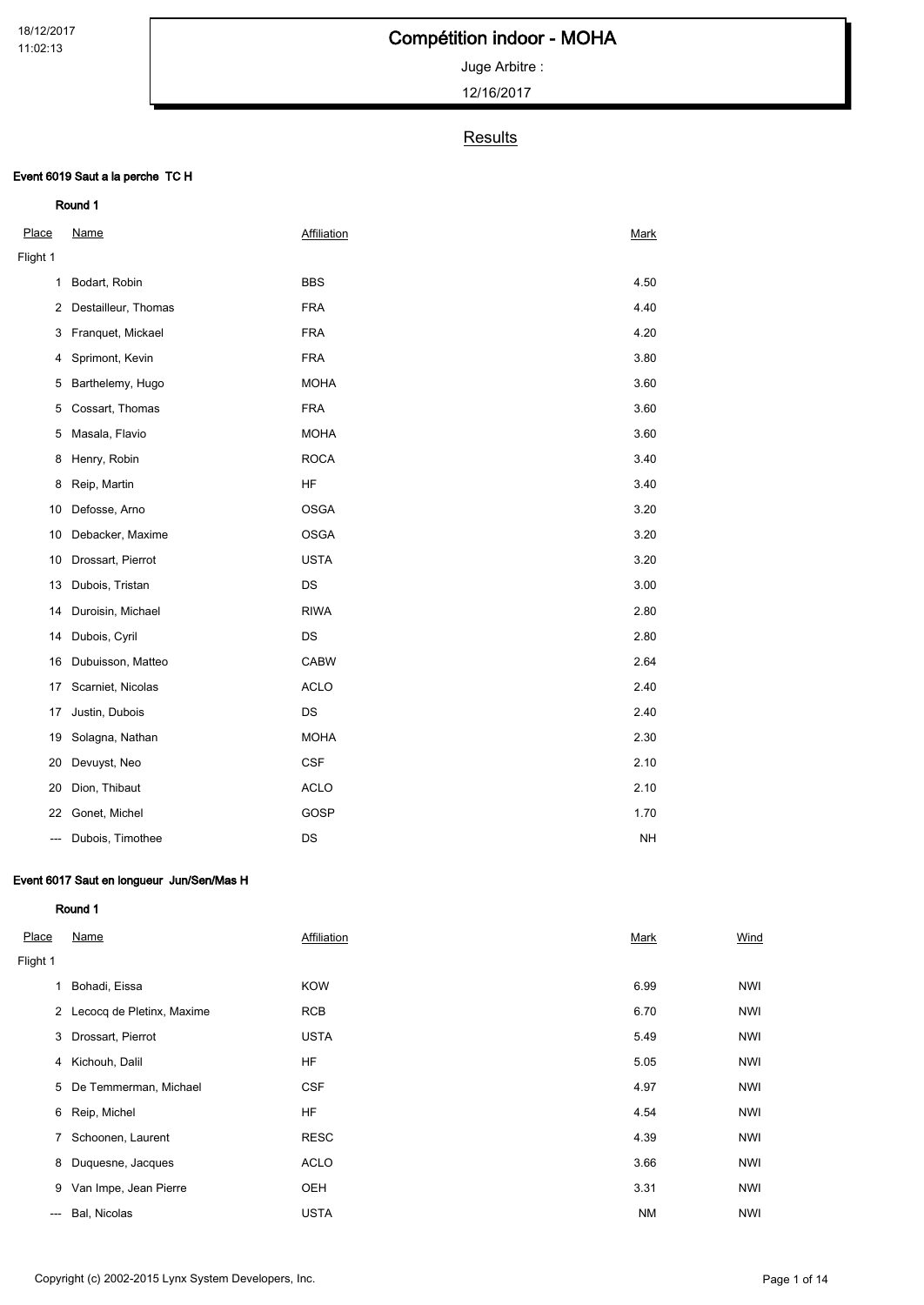Juge Arbitre :

12/16/2017

### **Results**

### Event 3819 60m haies 0.762m Cad D

Round 1

| <b>Place</b> | <u>Name</u>        |           | <b>Affiliation</b> | <b>Time</b> |
|--------------|--------------------|-----------|--------------------|-------------|
| Heat 1       |                    | Wind: NWI |                    |             |
| 1            | Dehayes, Nina      |           | HF                 | 10.20       |
| 2            | Botty, Gylliane    |           | <b>SER</b>         | 10.41       |
| 3            | Detournay, Lauryne |           | <b>CABW</b>        | 12.11       |
| Place        | <b>Name</b>        |           | Affiliation        | Time        |
| Heat 2       |                    | Wind: NWI |                    |             |
| 1            | Talotti, Lola      |           | <b>MOHA</b>        | 9.48        |
| 2            | Humblet, Zoe       |           | HF                 | 10.53       |
| 3            | Brunelli, Shania   |           | DS                 | 10.78       |
| 4            | Gomree, Chloe      |           | <b>CABW</b>        | 10.91       |
| 5            | Martin, Eva        |           | <b>MOHA</b>        | 12.11       |
| Place        | <b>Name</b>        |           | Affiliation        | <b>Time</b> |
| Heat 3       |                    | Wind: NWI |                    |             |
| 1            | Lambert, Kylie     |           | <b>CABW</b>        | 9.77        |
| 2            | Francois, Eva      |           | <b>OSGA</b>        | 10.34       |
| 3            | Jerouville, Erja   |           | <b>BBS</b>         | 10.74       |
| 4            | Minet, Maurine     |           | <b>MOHA</b>        | 12.23       |
| Place        | Name               |           | Affiliation        | Time        |
| Heat 4       |                    | Wind: NWI |                    |             |
| 1            | Proosten, Emma     |           | CAF                | 10.28       |
| 2            | Desclee, Louise    |           | <b>USTA</b>        | 10.94       |
| 3            | M'□□kadem, Mahera  |           | <b>OSGA</b>        | 11.07       |
| 4            | Regaert, Elise     |           | <b>OCAN</b>        | 11.74       |
| 5            | Van Kerm, Zelie    |           | <b>ROCA</b>        | 12.96       |
| Place        | <u>Name</u>        |           | <b>Affiliation</b> | Time        |
| Heat 5       |                    | Wind: NWI |                    |             |
| 1            | Mortant, Alexandra |           | <b>CABW</b>        | 9.45        |
| 2            | Lo Giudice, Kiara  |           | <b>MOHA</b>        | 10.80       |
| 3            | Brasseur, Elise    |           | <b>CABW</b>        | 12.07       |
| 4            | Defosse, Lola      |           | <b>OSGA</b>        | 12.08       |

### Event 6519 Saut a la perche TC D

Round 1

Place Name **Mark** Affiliation **Affiliation Affiliation Mark** Flight 1 Dehaynin, Alix FRA 3.80 Choteau, Laurie FRA 3.70 Leduc, Cammille FRA 3.50 Aubert, Sandra FRA 3.50 Chateau, Valerie FRA 3.10 Mostosi, Ornella MOHA 3.00

Copyright (c) 2002-2015 Lynx System Developers, Inc. Page 2 of 14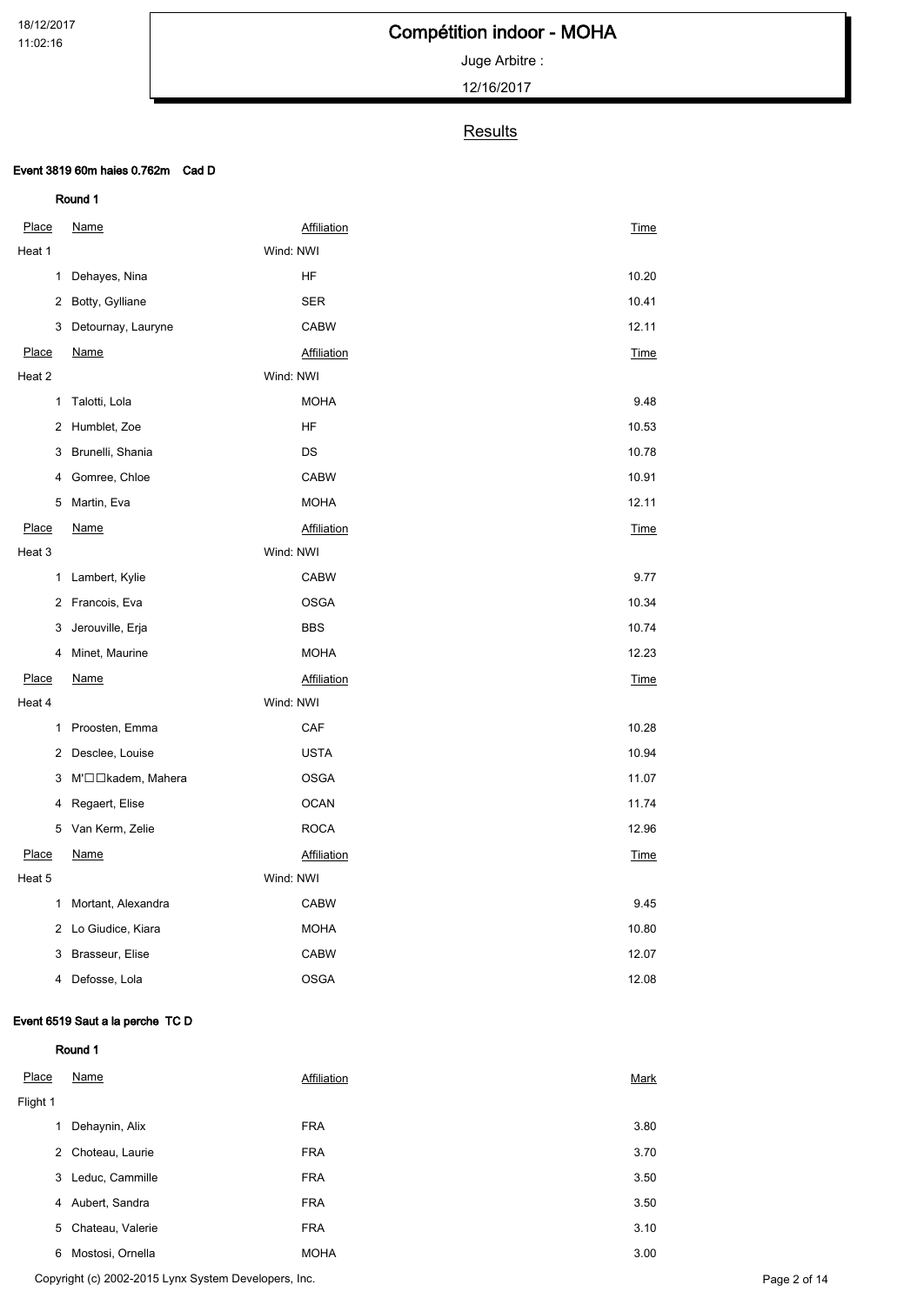## Compétition indoor - MOHA

## Juge Arbitre :

12/16/2017

## **Results**

### Event 6519 Saut a la perche TC D

| 6                             | Plunus, Severine          | <b>HERV</b> | 3.00      |
|-------------------------------|---------------------------|-------------|-----------|
| 8                             | Peymirat, Laurie          | <b>FRA</b>  | 3.00      |
|                               | 9 Pardon, Christelle      | <b>MOHA</b> | 3.00      |
| 10                            | Olivier, Nina             | <b>FRA</b>  | 2.80      |
| 11                            | Ollivier, Jade            | <b>FRA</b>  | 2.60      |
|                               | 12 Berry, Noellie         | <b>FRA</b>  | 2.20      |
|                               | 13 Van aerschot, Laetitia | GOSP        | 2.10      |
| 13                            | Leclercq, Alexia          | <b>FRA</b>  | 2.10      |
| $\hspace{1.5cm} \textbf{---}$ | Lebrun, Romane            | <b>FRA</b>  | <b>NH</b> |

### Event 2019 Saut a la perche Min H

Round 1

| 2.55 |
|------|
| 2.00 |
| 1.90 |
|      |

### Event 2519 Saut a la perche Min D

Round 1

| Place    | Name                 | Affiliation | <u>Mark</u> |
|----------|----------------------|-------------|-------------|
| Flight 1 |                      |             |             |
|          | 1 Durieux, Constance | <b>MOHA</b> | 2.20        |

### Event 4819 60m haies 0.762m Sco D

| Place  | Name                  | Affiliation | Time        |
|--------|-----------------------|-------------|-------------|
| Heat 1 |                       | Wind: NWI   |             |
| 1      | Delacre, Florence     | DS          | 9.54        |
| 2      | Lengele, Emma         | <b>CABW</b> | 9.74        |
| 3      | Smars, Romee          | <b>CABW</b> | 9.77        |
| 4      | Dossou, Claire Esther | <b>CABW</b> | 9.85        |
| 5      | Bruno, Fiona          | <b>OSGA</b> | 10.05       |
| ---    | Urbanczyk, Tanais     | <b>MOHA</b> | <b>DNF</b>  |
| Place  | <b>Name</b>           | Affiliation | <b>Time</b> |
| Heat 2 |                       | Wind: NWI   |             |
| 1      | Sclavont, Lastinie    | <b>CABW</b> | 10.01       |
| 2      | Reip, Thelma          | <b>HF</b>   | 10.09       |
| Place  | <b>Name</b>           | Affiliation | <b>Time</b> |
| Heat 3 |                       | Wind: NWI   |             |
| 1      | Vantorre, Laure       | <b>CABW</b> | 10.83       |
| 2      | Sambare, Nabilatou    | <b>HF</b>   | 11.03       |
| 3      | Drossart, Zoe         | <b>USTA</b> | 12.12       |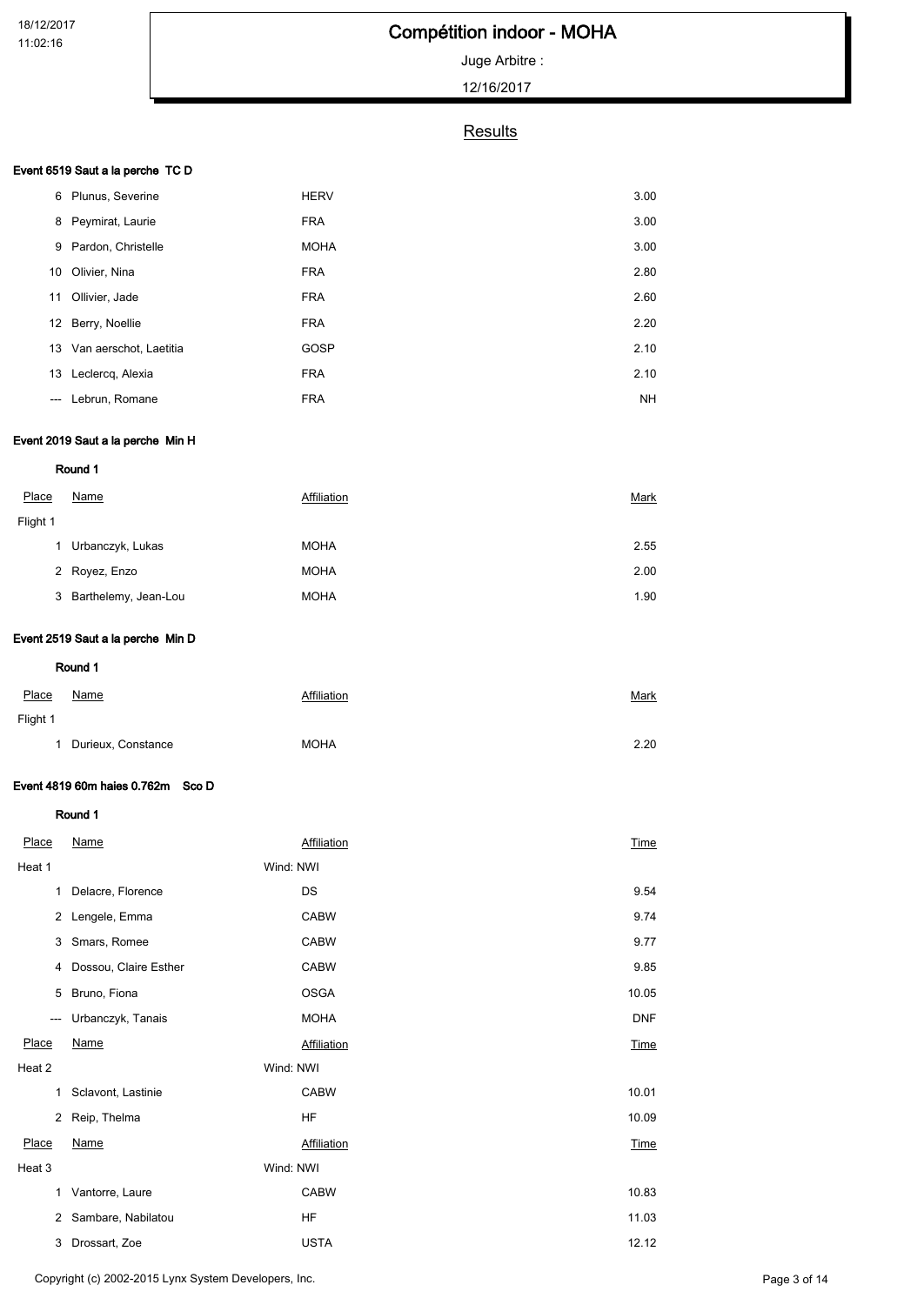Juge Arbitre :

12/16/2017

## **Results**

#### Event 4819 60m haies 0.762m Sco D

| 4 Huijens, Fanny                        | <b>CSF</b> | 13.60 |
|-----------------------------------------|------------|-------|
| Event 6746 60m haies 0.84m Jun/SenMas D |            |       |
| Round 1                                 |            |       |

| Place  | Name             | Affiliation | Time  |
|--------|------------------|-------------|-------|
| Heat 1 |                  | Wind: NWI   |       |
| 1      | Depinois, Eline  | <b>OSGA</b> | 9.68  |
| 2      | Bodart, Ombeline | <b>BBS</b>  | 10.14 |
| 3      | Rousseaux, Sarah | <b>CABW</b> | 10.35 |
| 4      | Collin, Victoria | <b>MOHA</b> | 10.58 |
| 5      | Defosse, Maeva   | <b>OSGA</b> | 11.19 |
| 6      | Cornez, Oriane   | <b>USBW</b> | 11.45 |

### Event 3245 60m haies 0.914m Cad H

#### Round 1

| Place  | Name                 | Affiliation | Time  |
|--------|----------------------|-------------|-------|
| Heat 1 |                      | Wind: NWI   |       |
| 1      | Abdoul Wahab, Mimoun | HF          | 9.61  |
| 2      | Mohring, Noe         | HF          | 9.67  |
| 3      | Dubuisson, Matteo    | <b>CABW</b> | 10.32 |
| 4      | Marin, Tom           | <b>CABW</b> | 11.18 |
| 5      | Reip, Michel         | HF          | 11.73 |
| 6      | Schoonen, Laurent    | <b>RESC</b> | 12.02 |
| Place  | Name                 | Affiliation | Time  |
| Heat 2 |                      | Wind: NWI   |       |
| 1      | Delvin, Thibaut      | <b>CABW</b> | 9.95  |
| 2      | Reip, Martin         | HF          | 10.07 |
| 3      | Duquesne, Jacques    | <b>ACLO</b> | 13.13 |
| ---    | Tartaglia, Alessio   | <b>CABW</b> | DQ    |
|        |                      |             |       |

### Event 3560 Lancer du poids 3.000kg

| Place    | Name                     | Affiliation | Mark  |
|----------|--------------------------|-------------|-------|
| Flight 1 |                          |             |       |
| 1        | Dendal, Clothilde        | <b>OSGA</b> | 11.69 |
|          | 2 Van Der Meulen, Alodie | ATH         | 11.59 |
| 3        | Neirynck, Kathleen       | <b>OSGA</b> | 10.99 |
| 4        | Urbanczyk, Tanais        | <b>MOHA</b> | 10.04 |
| 5        | Poot, Elise              | <b>USTA</b> | 10.01 |
| 6        | Sclavont, Lastinie       | <b>CABW</b> | 9.96  |
| 7        | Lenoir, Henri            | <b>OEH</b>  | 9.78  |
| 8        | Regaert, Elise           | <b>OCAN</b> | 9.61  |
| 9        | Reip, Thelma             | HF          | 9.57  |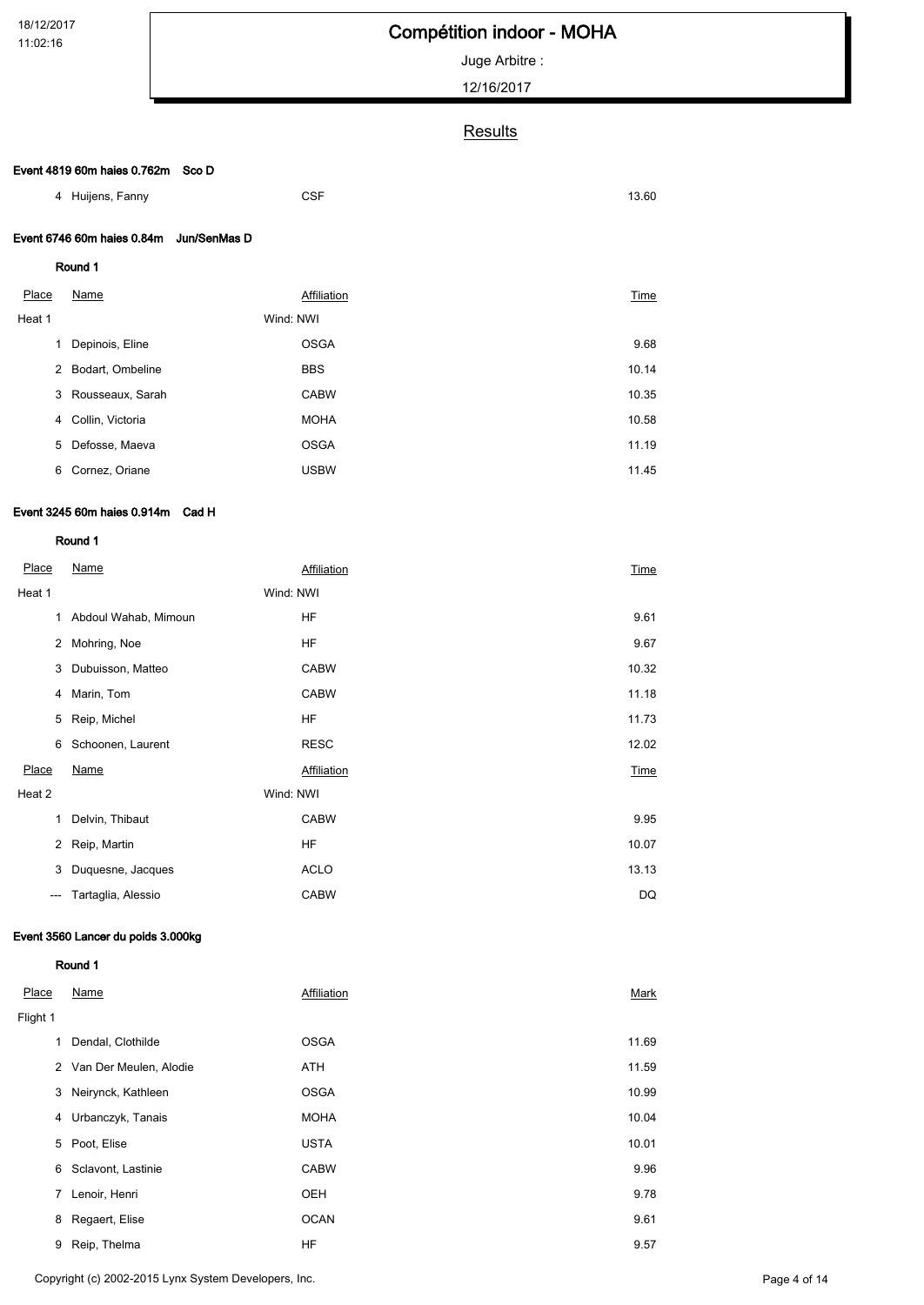## Compétition indoor - MOHA

## Juge Arbitre :

12/16/2017

### **Results**

### Event 3560 Lancer du poids 3.000kg

| 10 | Ndombou, Ines           | <b>OSGA</b> | 8.75 |
|----|-------------------------|-------------|------|
| 11 | Grigolato, Martine      | <b>USTA</b> | 8.23 |
| 12 | Gabriel, Emeline        | <b>ARCH</b> | 7.99 |
| 13 | Ponlot, Celia           | <b>OCAN</b> | 7.92 |
| 14 | Moens, Chloe            | CAF         | 7.91 |
| 15 | Jerouville, Erja        | <b>BBS</b>  | 7.90 |
| 15 | Huygens, Cloe           | <b>RESC</b> | 7.90 |
| 17 | Bokonda ngalula, Gloria | <b>MOHA</b> | 7.81 |
| 18 | Laetitia, Yapi Fosso    | <b>OSGA</b> | 7.70 |
| 19 | Huijens, Fanny          | <b>CSF</b>  | 7.54 |
| 20 | Sambare, Nabilatou      | HF          | 7.33 |
| 21 | Defosse, Lola           | <b>OSGA</b> | 6.96 |
| 22 | Evrard, Emeline         | CAF         | 6.85 |
| 23 | M'□□kadem, Mahera       | <b>OSGA</b> | 6.81 |
|    | 24 Van Kerm, Zelie      | <b>ROCA</b> | 5.29 |
| 25 | Houbrechts, Sarah       | <b>CSF</b>  | 5.19 |
|    | 26 Swaelens, Jeanne     | <b>CSF</b>  | 4.46 |

#### Event 4245 60m haies 0.914m Sco H

#### Round 1

| Place  | Name                    | Affiliation | <b>Time</b> |
|--------|-------------------------|-------------|-------------|
| Heat 1 | Wind: NWI               |             |             |
| 1      | De Neys, Maxime         | OEH         | 8.92        |
| 2      | Henry, Robin            | <b>ROCA</b> | 8.98        |
| 3      | Andre, Matys            | DS          | 9.24        |
| 4      | Dubois, Tristan         | DS          | 9.86        |
| 5      | Dubois, Cyril           | DS          | 10.34       |
| 6      | Claes, Melvyn           | <b>USTA</b> | 10.66       |
| Place  | <b>Name</b>             | Affiliation | Time        |
| Heat 2 | Wind: NWI               |             |             |
| 1      | Shelly, Francis         | <b>MOHA</b> | 8.83        |
| 2      | De Decker, Charles Eric | <b>RIWA</b> | 9.33        |
| 3      | Van Kerm, Otis          | <b>ROCA</b> | 9.58        |
| 4      | Debacker, Maxime        | <b>OSGA</b> | 9.84        |
| 5      | Kraeye, Tom             | <b>USTA</b> | 9.91        |

#### Event 5244 60m haies 1.000m Jun H

| Place  | Name                    | Affiliation | Time  |
|--------|-------------------------|-------------|-------|
| Heat 1 |                         | Wind: NWI   |       |
|        | Defosse, Arno           | <b>OSGA</b> | 9.18  |
|        | 2 Duroisin, Michael     | <b>RIWA</b> | 11.30 |
|        | 3 De Temmerman, Michael | <b>CSF</b>  | 11.65 |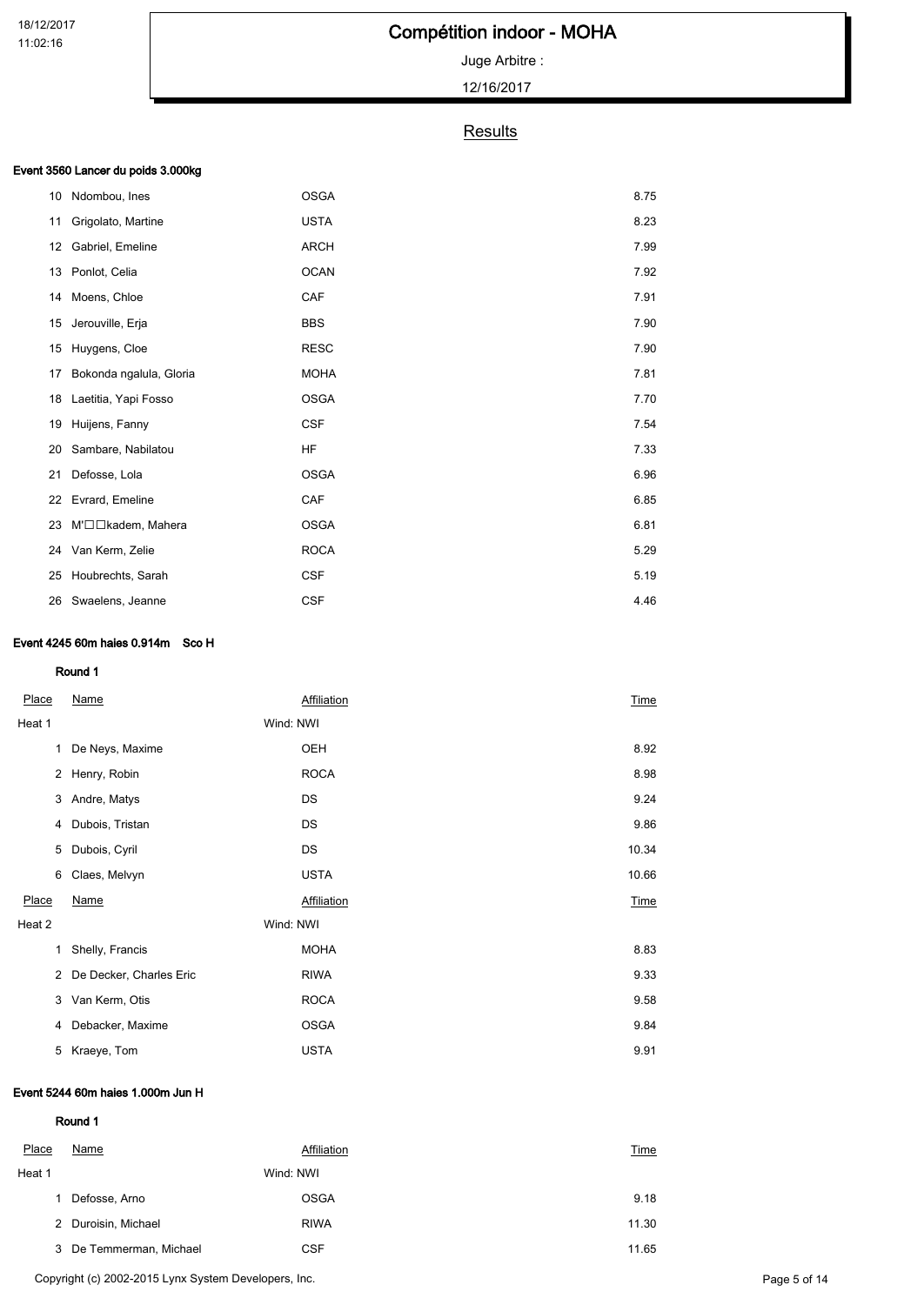Juge Arbitre :

12/16/2017

## **Results**

#### Event 3201 60 metres Cad H

|              | Prelims                |           |                    |             |
|--------------|------------------------|-----------|--------------------|-------------|
| Place        | <b>Name</b>            |           | <b>Affiliation</b> | Time        |
| Heat 1       |                        | Wind: NWI |                    |             |
| 1            | Delvin, Thibaut        |           | <b>CABW</b>        | 8.30q       |
| 2            | Blondieau, Noah        |           | <b>OSGA</b>        | 8.69        |
| 3            | Iker, Lucien           |           | <b>CABW</b>        | 8.83        |
| 4            | Depestele, Louis       |           | <b>MOHA</b>        | 8.95        |
| 5            | Devuyst, Neo           |           | <b>CSF</b>         | 9.61        |
| Place        | <b>Name</b>            |           | <b>Affiliation</b> | Time        |
| Heat 2       |                        | Wind: NWI |                    |             |
| 1            | Mohring, Noe           |           | HF                 | 7.58q       |
| 2            | Carlier, Zacchary      |           | <b>CABW</b>        | 8.08q       |
| 3            | Scarniet, Nicolas      |           | <b>ACLO</b>        | 8.58        |
| 4            | Marin, Tom             |           | <b>CABW</b>        | 8.60        |
| 5            | Houbrechts, Nathan     |           | <b>CSF</b>         | 9.10        |
| Place        | <u>Name</u>            |           | <b>Affiliation</b> | Time        |
| Heat 3       |                        | Wind: NWI |                    |             |
| 1            | Matteo, Dubuisson      |           | <b>CABW</b>        | 8.52        |
| 2            | Dubois, Justin         |           | DS                 | 8.53        |
| 3            | Boursier, Howard       |           | <b>USTA</b>        | 8.63        |
| 4            | Shaw, Alan             |           | <b>USTA</b>        | 9.37        |
| 5            | Adant, Tom             |           | <b>ACLO</b>        | 9.40        |
| Place        | <u>Name</u>            |           | <b>Affiliation</b> | <b>Time</b> |
| Heat 4       |                        | Wind: NWI |                    |             |
| 1            | Hivorel, Alexandre     |           | <b>CSF</b>         | 8.00q       |
| $\mathbf{2}$ | Delplancq, Marcelin    |           | DS                 | 8.49        |
| 3            | Njeukui, Thimote       |           | <b>USTA</b>        | 8.68        |
| Place        | Name                   |           | Affiliation        | Time        |
| Heat 5       |                        | Wind: NWI |                    |             |
|              | 1 Abdoul Wahab, Mimoun |           | HF                 | 8.03q       |
| $\mathbf{2}$ | Reip, Martin           |           | HF                 | 8.34q       |
| 3            | Delvaux Loriaux, Pol   |           | <b>CABW</b>        | 8.64        |
|              | 4 Meganck, Justin      |           | <b>USTA</b>        | 9.34        |

### Event 6759 Lancer du poids 4.000kg

Round 1

| Place    | Name               | Affiliation | Mark  |
|----------|--------------------|-------------|-------|
| Flight 1 |                    |             |       |
| 1.       | Sturbois, Noemie   | <b>CABW</b> | 10.48 |
| 2        | Rousseaux, Sarah   | <b>CABW</b> | 10.22 |
| 3        | Rousseaux, Laura   | <b>CABW</b> | 10.03 |
| 4        | Domaniecki, Celine | <b>MOHA</b> | 8.73  |

Copyright (c) 2002-2015 Lynx System Developers, Inc. extending the state of the control of the Page 6 of 14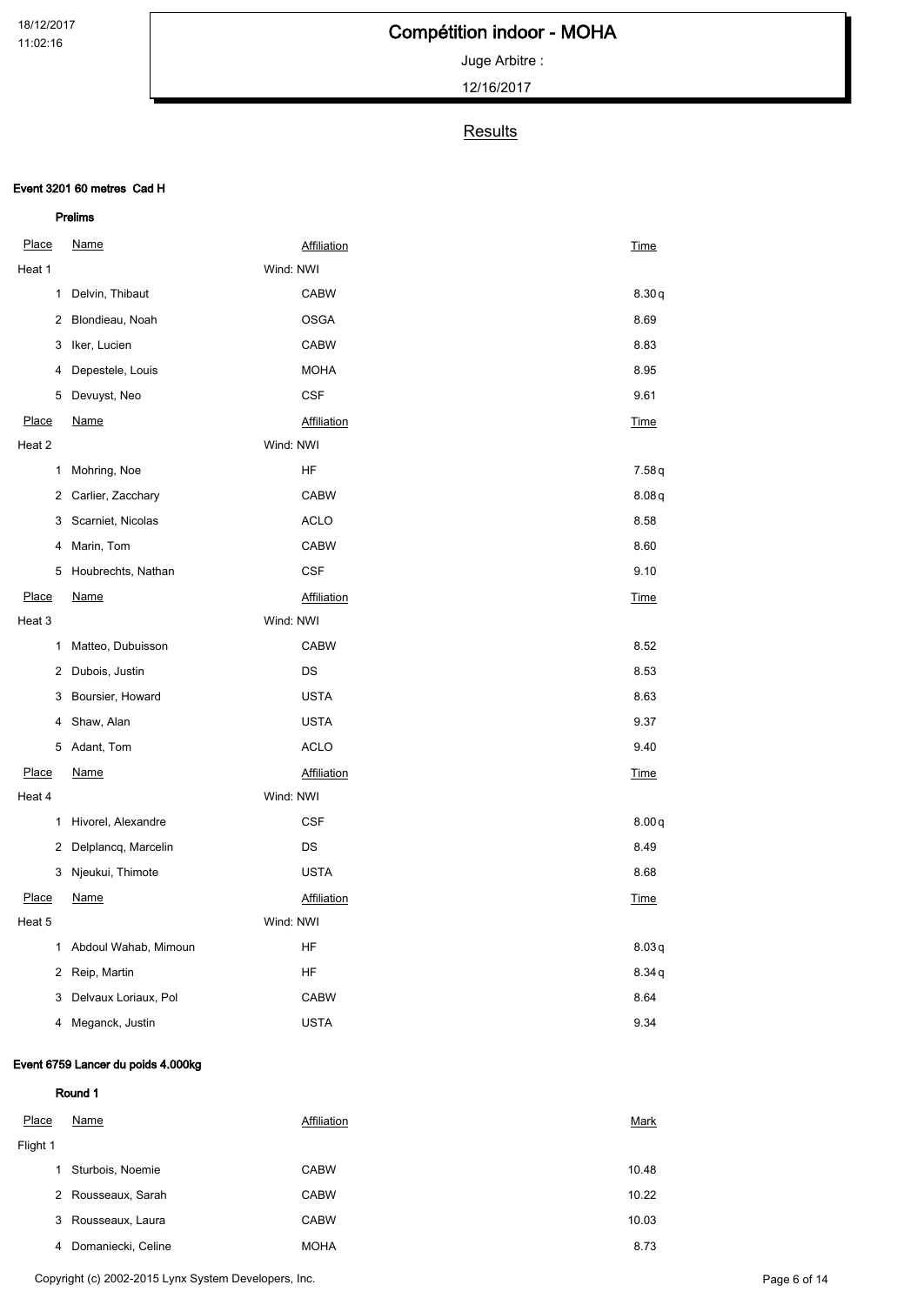# Compétition indoor - MOHA

## Juge Arbitre :

12/16/2017

### **Results**

### Event 6759 Lancer du poids 4.000kg

| 5        | Defosse, Maeva    | <b>OSGA</b> | 8.64 |
|----------|-------------------|-------------|------|
| 6        | Bodart, Ombeline  | <b>BBS</b>  | 7.72 |
| Place    | Name              | Affiliation | Mark |
| Flight 2 |                   |             |      |
| 1        | Dubois, Justin    | DS          | 9.16 |
| 2        | Devuyst, Neo      | <b>CSF</b>  | 8.06 |
| 3        | Dubuisson, Matteo | <b>CABW</b> | 7.58 |
| 4        | Meganck, Justin   | <b>USTA</b> | 7.38 |
| 5        | Labye, Maceo      | DS          | 7.15 |
| 6        | Njeukui, Thimote  | <b>USTA</b> | 7.04 |
| 7        | Blondieau, Noah   | <b>OSGA</b> | 6.88 |
| 8        | Boursier, Howard  | <b>USTA</b> | 6.52 |
| 9        | Solagna, Nathan   | <b>MOHA</b> | 5.82 |

### Event 3701 60 metres Cad D

| Place          | Name                    |           | Affiliation        | Time        |
|----------------|-------------------------|-----------|--------------------|-------------|
| Heat 1         |                         | Wind: NWI |                    |             |
| 1              | Talotti, Lola           |           | <b>MOHA</b>        | 8.23q       |
| 2              | Brasseur, Lou           |           | <b>CABW</b>        | 8.25q       |
| 3              | Laetitia, Yapi Fosso    |           | <b>OSGA</b>        | 8.42q       |
| 4              | Huygens, Cloe           |           | <b>RESC</b>        | 9.45        |
| 5              | Houbrechts, Sarah       |           | <b>CSF</b>         | 10.22       |
| Place          | <b>Name</b>             |           | Affiliation        | <b>Time</b> |
| Heat 2         |                         | Wind: NWI |                    |             |
| 1              | Lambert, Kylie          |           | <b>CABW</b>        | 8.51        |
| 2              | Garcia, Clarisse        |           | <b>CABW</b>        | 8.74        |
| 3              | Moens, Chloe            |           | CAF                | 8.75        |
| 4              | Humblet, Zoe            |           | HF                 | 9.03        |
| 5              | Dehayes, Nina           |           | HF                 | 9.26        |
| 6              | Brasseur, Elise         |           | <b>CABW</b>        | 9.77        |
| Place          | <b>Name</b>             |           | <b>Affiliation</b> | Time        |
| Heat 3         |                         | Wind: NWI |                    |             |
| 1              | Bokonda ngalula, Gloria |           | <b>MOHA</b>        | 8.92        |
| 2              | Proosten, Emma          |           | CAF                | 8.93        |
| 3              | Tomasi, Pauline         |           | <b>CABW</b>        | 9.46        |
| 4              | Defosse, Lola           |           | <b>OSGA</b>        | 9.63        |
| 5              | Martin, Eva             |           | <b>MOHA</b>        | 9.95        |
| 6              | Van Kerm, Zelie         |           | <b>ROCA</b>        | 10.66       |
| Place          | <b>Name</b>             |           | <b>Affiliation</b> | <b>Time</b> |
| Heat 4         |                         | Wind: NWI |                    |             |
| 1              | Collard, Erine          |           | <b>ARCH</b>        | 8.09q       |
| $\overline{2}$ | Bulsei, Margot          |           | <b>CABW</b>        | 8.50        |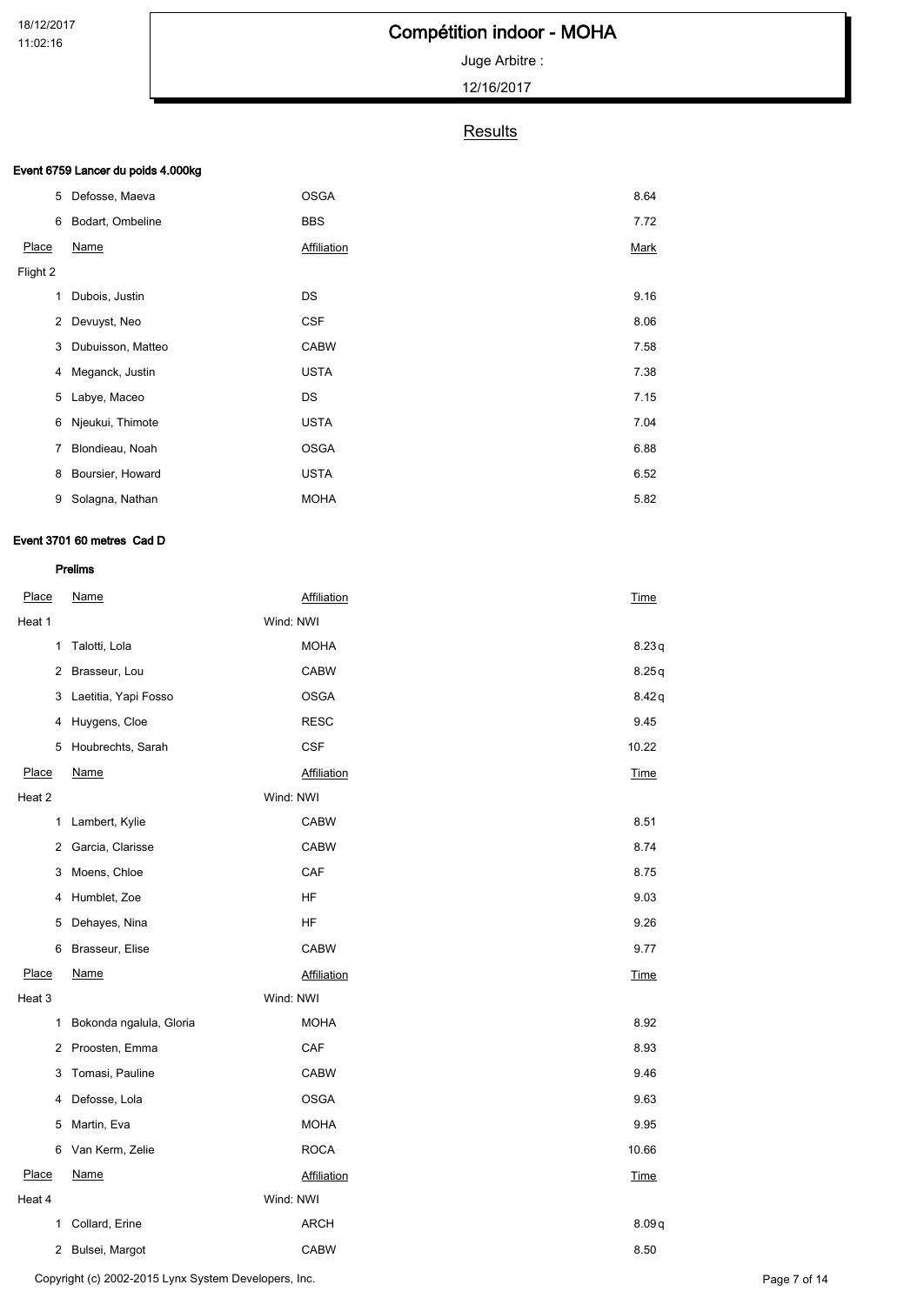# Compétition indoor - MOHA

## Juge Arbitre :

12/16/2017

## **Results**

#### Event 3701 60 metres Cad D

| 3      | Kunoka, Chiara     |           | <b>ACLO</b> | 9.15        |
|--------|--------------------|-----------|-------------|-------------|
| 4      | Detournay, Lauryne |           | <b>CABW</b> | 9.24        |
| 5      | Swaelens, Jeanne   |           | <b>CSF</b>  | 9.40        |
| Place  | Name               |           | Affiliation | <b>Time</b> |
| Heat 5 |                    | Wind: NWI |             |             |
| 1      | Jerouville, Erja   |           | <b>BBS</b>  | 8.89        |
| 2      | Desclee, Louise    |           | <b>USTA</b> | 8.97        |
| 3      | Regaert, Elise     |           | <b>OCAN</b> | 9.55        |
| Place  | Name               |           | Affiliation | Time        |
| Heat 6 |                    | Wind: NWI |             |             |
| 1      | Francois, Eva      |           | <b>OSGA</b> | 8.52        |
| 2      | Mathy, Lea         |           | <b>SER</b>  | 8.57        |
| 3      | Boury, Anaelle     |           | <b>OSGA</b> | 8.75        |
| 4      | Gomree, Chloe      |           | <b>CABW</b> | 8.89        |
| 5      | Mahieu, Maelys     |           | DS          | 8.95        |
| Place  | Name               |           | Affiliation | Time        |
| Heat 7 |                    | Wind: NWI |             |             |
| 1      | Mortant, Alexandra |           | <b>CABW</b> | 7.97 q      |
| 2      | Botty, Gylliane    |           | <b>SER</b>  | 8.42q       |
| 3      | Ponlot, Celia      |           | <b>OCAN</b> | 9.03        |
| 4      | Minet, Maurine     |           | <b>MOHA</b> | 9.10        |
|        |                    |           |             |             |

### Event 4701 60 metres Sco D

| Place  | Name               |           | Affiliation | <b>Time</b> |
|--------|--------------------|-----------|-------------|-------------|
| Heat 1 |                    | Wind: NWI |             |             |
| 1      | Huijens, Fanny     |           | <b>CSF</b>  | 8.30q       |
| 2      | Reip, Thelma       |           | <b>HF</b>   | 8.48        |
| 3      | Marechal, Emalia   |           | <b>OSGA</b> | 8.69        |
| 4      | Ensay, Mary        |           | <b>CABW</b> | 8.75        |
| 5      | Sclavont, Lastinie |           | <b>CABW</b> | 8.96        |
| Place  | Name               |           | Affiliation | Time        |
| Heat 2 |                    | Wind: NWI |             |             |
| 1      | Urbanczyk, Tanais  |           | <b>MOHA</b> | 8.25q       |
| 2      | Lengele, Emma      |           | <b>CABW</b> | 8.70        |
| 3      | laciofano, Eva     |           | <b>CABW</b> | 8.86        |
| 4      | Gabriel, Emeline   |           | <b>ARCH</b> | 8.89        |
| 5      | Campus, Romane     |           | DS          | 9.28        |
| Place  | Name               |           | Affiliation | Time        |
| Heat 3 |                    | Wind: NWI |             |             |
| 1      | Sambare, Nabilatou |           | <b>HF</b>   | 8.18q       |
| 2      | Smars, Romee       |           | <b>CABW</b> | 8.35        |
|        | 3 Poot, Elise      |           | <b>USTA</b> | 8.52        |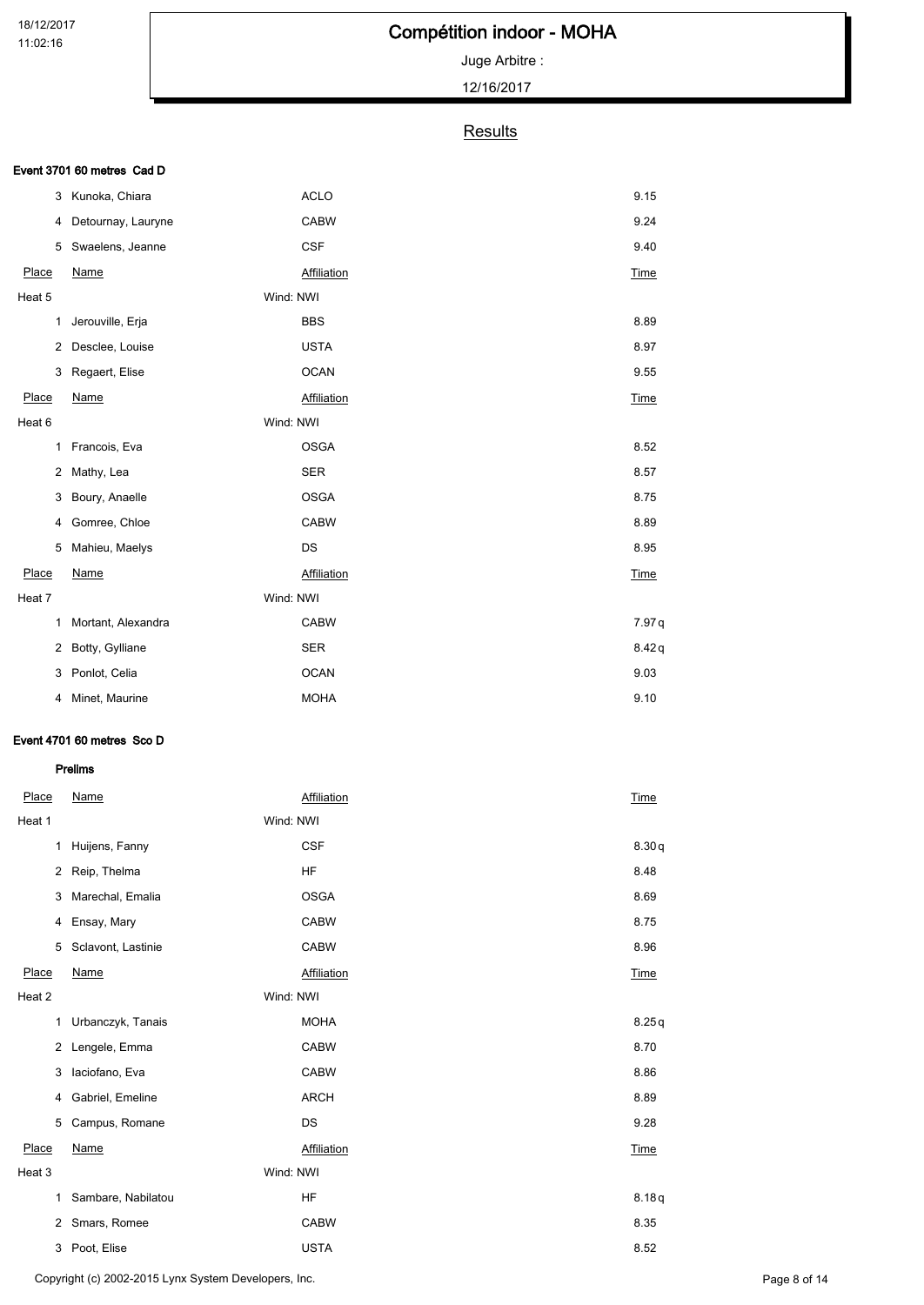# Compétition indoor - MOHA

## Juge Arbitre :

12/16/2017

### **Results**

### Event 4701 60 metres Sco D

| 4      | Ndombou, Ines         | <b>OSGA</b> | 8.85        |
|--------|-----------------------|-------------|-------------|
| 5      | Dendal, Clothilde     | <b>OSGA</b> | 9.07        |
| Place  | <b>Name</b>           | Affiliation | <b>Time</b> |
| Heat 4 |                       | Wind: NWI   |             |
| 1      | Cossez, Perrine       | <b>USTA</b> | 8.12q       |
| 2      | Dossou, Claire Esther | <b>CABW</b> | 8.80        |
| 3      | Di Pietro, Sarah      | DS          | 8.89        |
| 4      | Evrard, Emeline       | CAF         | 8.97        |
| 5      | Drossart, Zoe         | <b>USTA</b> | 9.48        |
| 6      | Oudot, Camille        | <b>CABW</b> | 10.59       |
| Place  | Name                  | Affiliation | <b>Time</b> |
| Heat 5 |                       | Wind: NWI   |             |
| 1      | Galet, Chloe          | <b>FRA</b>  | 7.96 q      |
| 2      | Schoemaker, Liefde    | <b>MOHA</b> | 7.97 q      |
| 3      | Sclavont, Ysolde      | <b>CABW</b> | 8.79        |
| 4      | Jockin, Clea          | <b>MOHA</b> | 8.81        |
| 5      | Cauderlier, Meline    | DS          | 9.54        |

### Event 3017 Saut en longueur Cad H

#### Round 1

| Place    | Name               | Affiliation | Mark | Wind       |
|----------|--------------------|-------------|------|------------|
| Flight 1 |                    |             |      |            |
| 1        | Delvin, Thibaut    | <b>CABW</b> | 4.85 | <b>NWI</b> |
| 2        | Dubois, Justin     | DS          | 4.76 | <b>NWI</b> |
| 3        | Iker, Lucien       | <b>CABW</b> | 4.73 | NWI        |
| 4        | Dubuisson, Matteo  | <b>CABW</b> | 4.60 | <b>NWI</b> |
| 5        | Devuyst, Neo       | <b>CSF</b>  | 4.25 | <b>NWI</b> |
| 6        | Boursier, Howard   | <b>USTA</b> | 4.10 | <b>NWI</b> |
| 7        | Shaw, Alan         | <b>USTA</b> | 4.00 | <b>NWI</b> |
| 8        | Meganck, Justin    | <b>USTA</b> | 3.94 | <b>NWI</b> |
| 8        | Adant, Tom         | <b>ACLO</b> | 3.94 | <b>NWI</b> |
| 10       | Solagna, Nathan    | <b>MOHA</b> | 3.88 | <b>NWI</b> |
| 11       | Houbrechts, Nathan | <b>CSF</b>  | 3.39 | <b>NWI</b> |

### Event 4201 60 metres Sco H

| Place  | Name                    | Affiliation | Time |
|--------|-------------------------|-------------|------|
| Heat 1 |                         | Wind: NWI   |      |
| 1      | <b>Brichet, Gautier</b> | <b>MOHA</b> | 7.51 |
|        | 2 Thiry, Lillian        | <b>OSGA</b> | 7.67 |
|        | 3 Kraeye, Tom           | <b>USTA</b> | 7.79 |
| 4      | Van Kerm, Otis          | <b>ROCA</b> | 8.01 |
| 5      | Huchez, Kevin           | <b>CAF</b>  | 8.45 |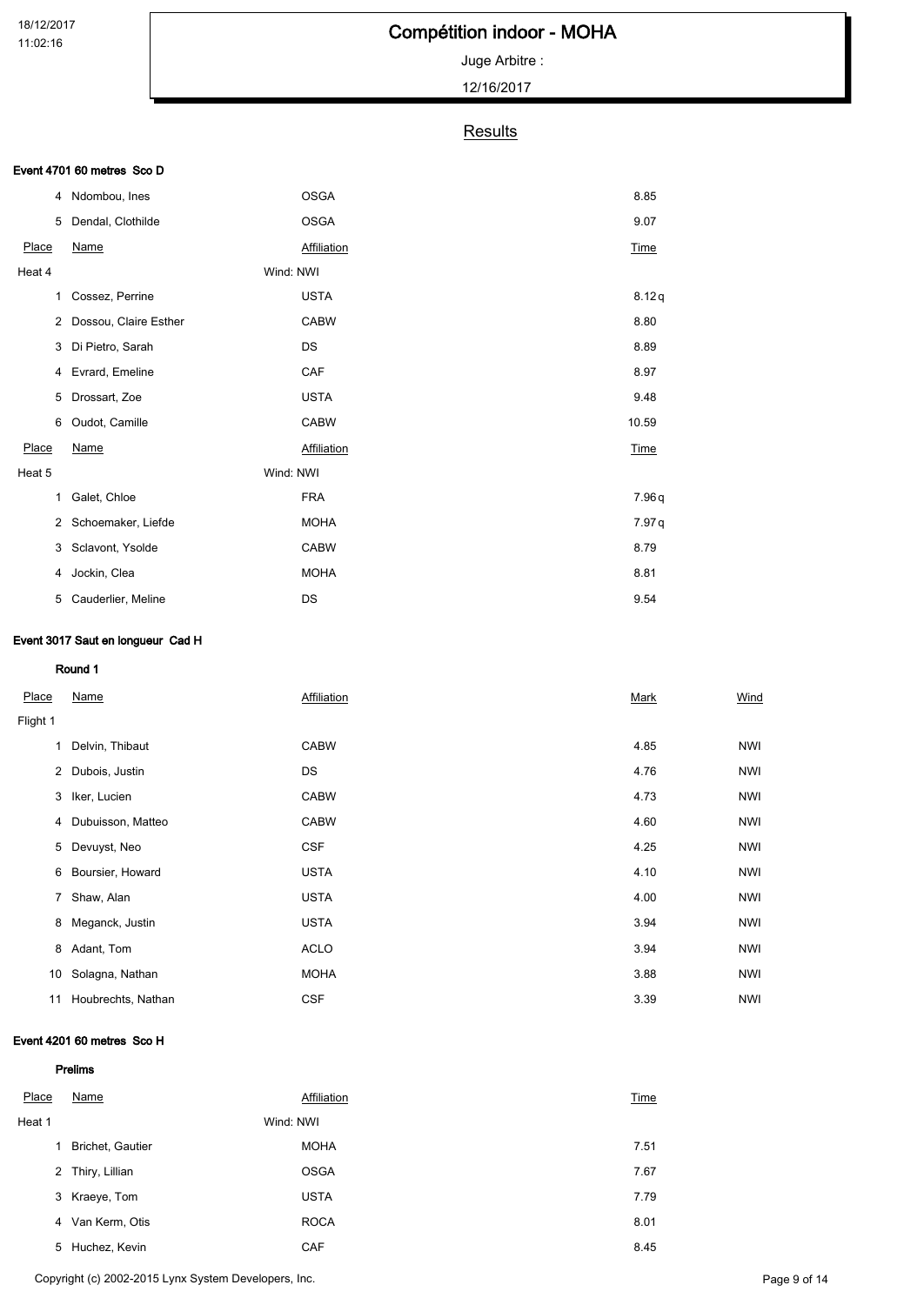Juge Arbitre :

12/16/2017

## **Results**

### Event 4201 60 metres Sco H

| <b>Place</b>   | Name                   | Affiliation | Time |
|----------------|------------------------|-------------|------|
| Heat 2         |                        | Wind: NWI   |      |
| 1              | Shelly, Francis        | <b>MOHA</b> | 7.50 |
| 2              | De Kemmeter, Benjamin  | <b>MOHA</b> | 7.66 |
| 3              | Andre, Matys           | DS          | 7.82 |
| 4              | Chevalier, Maxime      | <b>CABW</b> | 7.88 |
| 5              | Meunier, Thomas        | <b>CABW</b> | 8.17 |
| Place          | Name                   | Affiliation | Time |
| Heat 3         |                        | Wind: NWI   |      |
| 1              | Stenier, Gael          | <b>CABW</b> | 7.62 |
| $\overline{2}$ | Cannizaro, Nathan      | <b>MOHA</b> | 8.03 |
| 3              | Claes, Melvyn          | <b>USTA</b> | 8.05 |
| 4              | Cossyns, Jean Francois | <b>CABW</b> | 8.11 |

### Event 5057 Lancer du poids 6.000kg

### Round 1

| Place    | Name                   | Affiliation | Mark  |
|----------|------------------------|-------------|-------|
| Flight 1 |                        |             |       |
| 1.       | Lempereur, Jean-Michel | <b>UAC</b>  | 11.65 |
| 2        | Duquesne, Jacques      | <b>ACLO</b> | 8.77  |
| 3        | Schoonen, Laurent      | <b>RESC</b> | 7.75  |
| 4        | Kichouh, Dalil         | HF          | 7.70  |
| 5        | Reip, Michel           | HF          | 6.05  |

#### Event 6701 60 metres Jun/Sen/Mas D

| Place          | <b>Name</b>            |           | Affiliation | Time        |
|----------------|------------------------|-----------|-------------|-------------|
| Heat 1         |                        | Wind: NWI |             |             |
| 1              | Sturbois, Noemie       |           | <b>CABW</b> | 8.21q       |
| 2              | Bodart, Ombeline       |           | <b>BBS</b>  | 8.70q       |
| 3              | Ghosez, Lea            |           | <b>OSGA</b> | 9.26        |
| 4              | Blaude, Marie-anne     |           | <b>MOHA</b> | 10.19       |
| 5              | Van aerschot, Laetitia |           | GOSP        | 10.22       |
| Place          | <b>Name</b>            |           | Affiliation | <b>Time</b> |
| Heat 2         |                        | Wind: NWI |             |             |
| 1              | Tsiamiamala, Sarah     |           | <b>ACLO</b> | 8.14q       |
| $\overline{2}$ | Pardoms, Charlotte     |           | <b>CABW</b> | 8.47q       |
| 3              | Eyoe Badiata, Clarence |           | <b>ACLO</b> | 9.03        |
| Place          | <b>Name</b>            |           | Affiliation | Time        |
| Heat 3         |                        | Wind: NWI |             |             |
| 1              | Collet, Elodie         |           | <b>MOHA</b> | 8.54q       |
| 2              | Caudron, Clara         |           | DS          | 9.46        |
| 3              | Willequet, Gilliane    |           | <b>USTA</b> | 10.69       |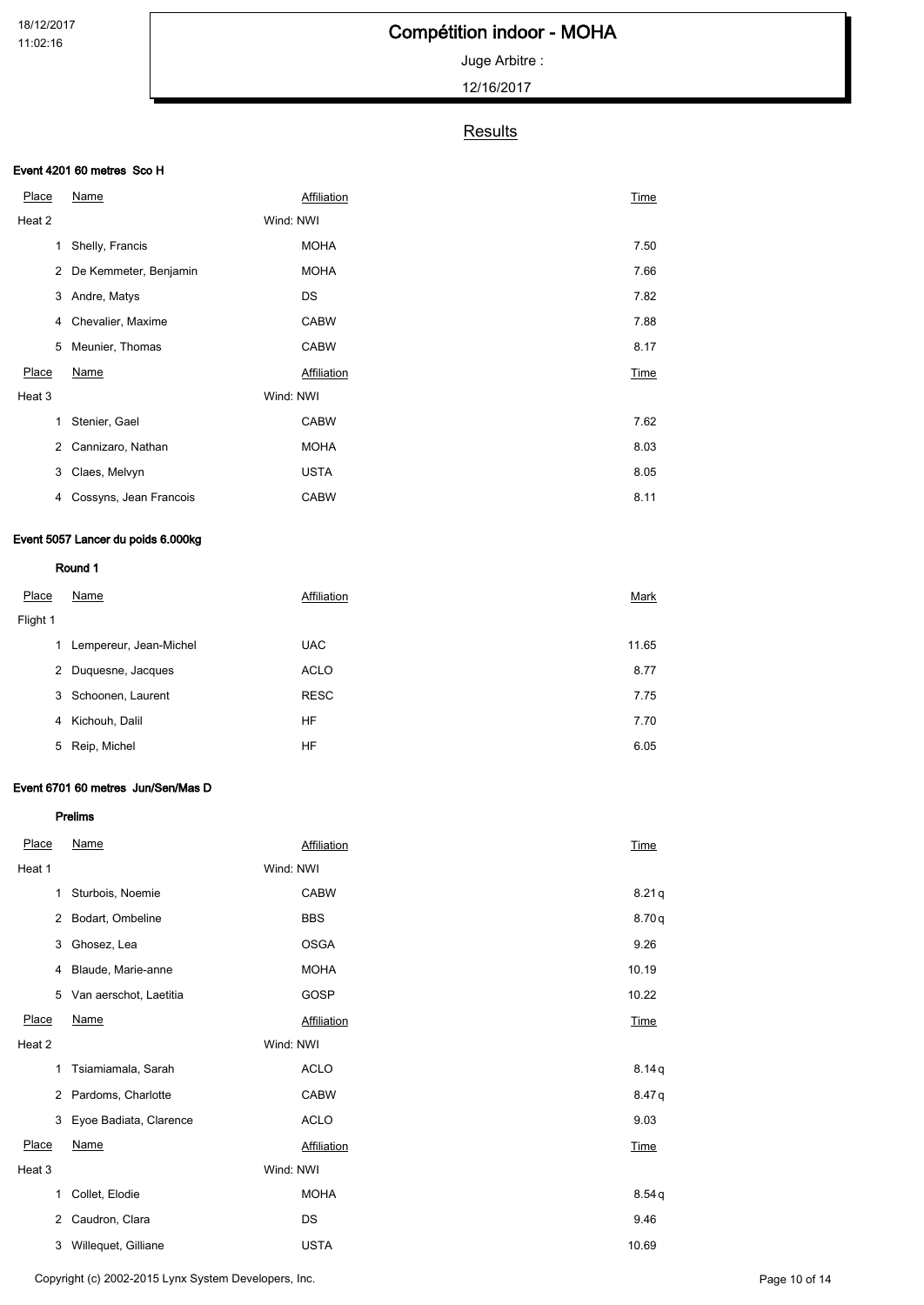# Compétition indoor - MOHA

Juge Arbitre :

12/16/2017

### **Results**

### Event 6701 60 metres Jun/Sen/Mas D

| Place  | Name               | Affiliation | Time  |
|--------|--------------------|-------------|-------|
| Heat 4 |                    | Wind: NWI   |       |
| 1      | Marteau, Maelle    | <b>SER</b>  | 7.98q |
| 2      | Rousseaux, Sarah   | <b>CABW</b> | 8.79  |
| 3      | Domaniecki, Celine | <b>MOHA</b> | 8.80  |
| 4      | Rousseaux, Laura   | <b>CABW</b> | 8.94  |
| 5      | Defosse, Maeva     | <b>OSGA</b> | 9.19  |

### Event 6201 60 metres Jun/SenMas H

| Place        | <b>Name</b>           | <b>Affiliation</b> | $\underline{\text{Time}}$ |
|--------------|-----------------------|--------------------|---------------------------|
| Heat 1       |                       | Wind: NWI          |                           |
| 1            | Wimlot, Guillaume     | <b>ACLO</b>        | 7.57                      |
| 2            | Drossart, Pierrot     | <b>USTA</b>        | 7.64                      |
| 3            | Schoonen, Laurent     | <b>RESC</b>        | 8.90                      |
| 4            | Alberton, Dario       | <b>MOHA</b>        | 9.63                      |
| 5            | Assoignons, Jason     | DS                 | 10.37                     |
| ---          | Lenoir, Henri         | OEH                | <b>DNF</b>                |
| <b>Place</b> | <b>Name</b>           | Affiliation        | Time                      |
| Heat 2       |                       | Wind: NWI          |                           |
| 1            | Wimlot, Hadrien       | <b>ACLO</b>        | 7.28                      |
| 2            | Baro, Olivier         | <b>RIWA</b>        | 7.49                      |
| 3            | Flevaris, Anthony     | CRAC               | 7.86                      |
| 4            | Kichouh, Dalil        | HF                 | 8.07                      |
| 5            | Jeanmotte, Daniel     | <b>OSGA</b>        | 8.58                      |
| 6            | Duquesne, Jacques     | <b>ACLO</b>        | 11.25                     |
| Place        | <b>Name</b>           | <b>Affiliation</b> | <b>Time</b>               |
| Heat 3       |                       | Wind: NWI          |                           |
|              | 1 Lefebvre, Sylvain   | <b>USTA</b>        | 7.26                      |
| $\mathbf{2}$ | Andre, Dorian         | <b>MOHA</b>        | 7.43                      |
| 3            | Migeot, Edourd        | CRAC               | 8.10                      |
| 4            | Fontaine, Pascal      | <b>USTA</b>        | 8.30                      |
| 5            | Van Impe, Jean Pierre | OEH                | 10.48                     |
| <b>Place</b> | <b>Name</b>           | <b>Affiliation</b> | Time                      |
| Heat 4       |                       | Wind: NWI          |                           |
| $\mathbf{1}$ | Depret, Francois      | <b>USTA</b>        | 7.37                      |
|              | 2 Lambotte, Antoine   | <b>MOHA</b>        | 8.01                      |
| Place        | <b>Name</b>           | Affiliation        | <b>Time</b>               |
| Heat 5       |                       | Wind: NWI          |                           |
| $\mathbf{1}$ | Andre, Adam           | DS                 | 7.33                      |
| 2            | Dehon, Julien         | <b>MOHA</b>        | 7.74                      |
| 3            | Galand, Geoffrey      | <b>OSGA</b>        | 7.85                      |
|              | 4 Antos, Vojtech      | <b>RCB</b>         | 8.19                      |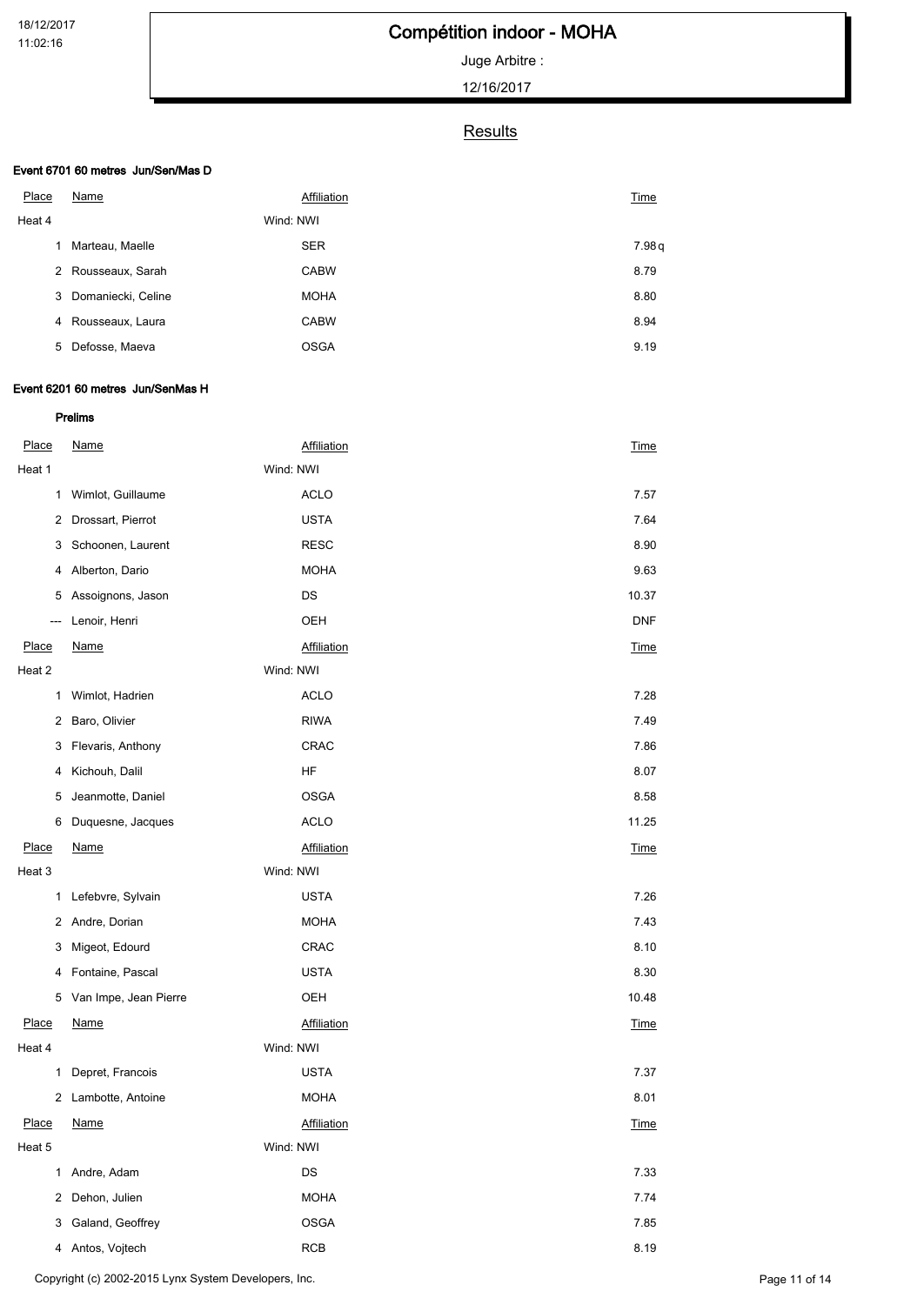# Compétition indoor - MOHA

Juge Arbitre :

12/16/2017

### **Results**

#### Event 6201 60 metres Jun/SenMas H

| 5        | Jadin, Thomas                      | <b>CABW</b> | 8.24  |
|----------|------------------------------------|-------------|-------|
| 6        | Reip, Michel                       | <b>HF</b>   | 8.99  |
|          | Event 4058 Lancer du poids 5.000kg |             |       |
|          | Round 1                            |             |       |
| Place    | Name                               | Affiliation | Mark  |
| Flight 1 |                                    |             |       |
| 1        | Claes, Melvyn                      | <b>USTA</b> | 10.10 |
| 2        | Tom, Kraeye                        | <b>USTA</b> | 9.28  |
| 3        | Henry, Paul                        | <b>CABW</b> | 9.27  |
|          | 4 Van Kerm, Otis                   | <b>ROCA</b> | 8.56  |

#### Event 6701 60 metres Jun/Sen/Mas D

Final

| Place  | Name                 | Affiliation | Time |
|--------|----------------------|-------------|------|
| Heat 1 |                      | Wind: NWI   |      |
| 1      | Marteau, Maelle      | <b>SER</b>  | 8.01 |
|        | 2 Tsiamiamala, Sarah | <b>ACLO</b> | 8.13 |
| 3      | Sturbois, Noemie     | <b>CABW</b> | 8.21 |
| 4      | Collet, Elodie       | <b>MOHA</b> | 8.61 |
|        | 5 Pardoms, Charlotte | <b>CABW</b> | 8.64 |
| 6      | Bodart, Ombeline     | <b>BBS</b>  | 8.66 |

#### Event 6201 60 metres Jun/SenMas H

Final

| Place  | Name             | Affiliation | Time |
|--------|------------------|-------------|------|
| Heat 1 |                  | Wind: NWI   |      |
| 1      | Wimlot, Hadrien  | <b>ACLO</b> | 7.19 |
| 2      | Andre, Adam      | DS          | 7.27 |
| 3      | Depret, Francois | <b>USTA</b> | 7.30 |
| 4      | Andre, Dorian    | <b>MOHA</b> | 7.39 |
| 5      | Baro, Olivier    | <b>RIWA</b> | 7.46 |

#### Event 4701 60 metres Sco D

Final

| Place  | Name                 | Affiliation | Time |
|--------|----------------------|-------------|------|
| Heat 1 | Wind: NWI            |             |      |
| 1      | Schoemaker, Liefde   | <b>MOHA</b> | 7.95 |
|        | 2 Cossez, Perrine    | <b>USTA</b> | 8.03 |
|        | 3 Sambare, Nabilatou | HF          | 8.09 |
| 4      | Huijens, Fanny       | <b>CSF</b>  | 8.31 |
| 5      | Urbanczyk, Tanais    | <b>MOHA</b> | 8.33 |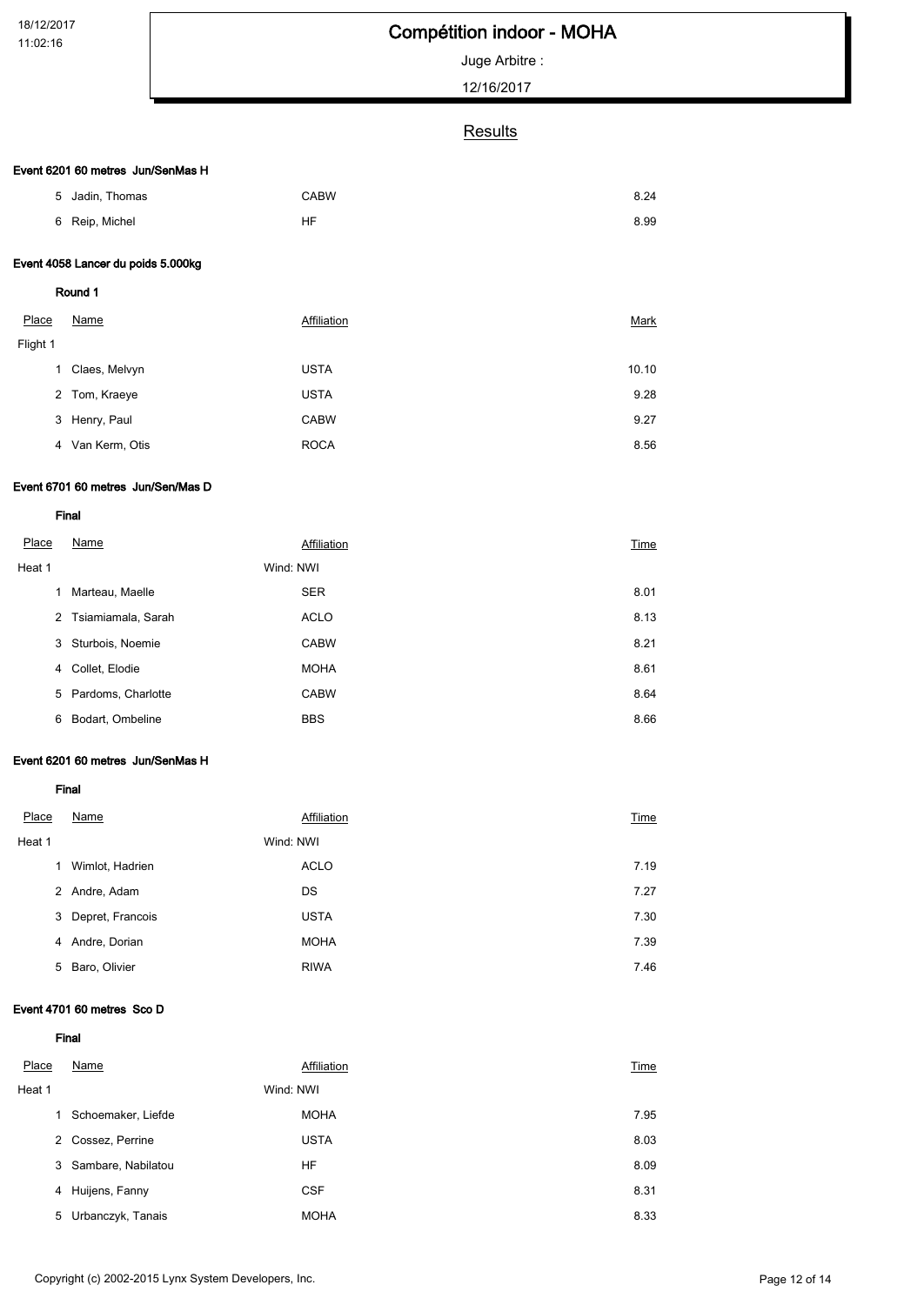# Compétition indoor - MOHA

Juge Arbitre :

12/16/2017

## **Results**

### Event 3701 60 metres Cad D

|  | ×<br>۰. |  |
|--|---------|--|

| Place  | Name                 |           | Affiliation | Time |
|--------|----------------------|-----------|-------------|------|
| Heat 1 |                      | Wind: NWI |             |      |
| 1      | Mortant, Alexandra   |           | <b>CABW</b> | 7.85 |
| 2      | Collard, Erine       |           | <b>ARCH</b> | 8.05 |
| 3      | Brasseur, Lou        |           | <b>CABW</b> | 8.17 |
| 4      | Talotti, Lola        |           | <b>MOHA</b> | 8.21 |
| 5      | Laetitia, Yapi Fosso |           | <b>OSGA</b> | 8.39 |
| 6      | Botty, Gylliane      |           | <b>SER</b>  | 8.49 |

### Event 4201 60 metres Sco H

Final

| Place  | Name                    | Affiliation | Time |  |
|--------|-------------------------|-------------|------|--|
| Heat 1 |                         | Wind: NWI   |      |  |
| 1      | Shelly, Francis         | <b>MOHA</b> | 7.48 |  |
| 2      | Brichet, Gautier        | <b>MOHA</b> | 7.51 |  |
|        | 3 De Kemmeter, Benjamin | <b>MOHA</b> | 7.64 |  |
| 4      | Thiry, Lillian          | <b>OSGA</b> | 7.71 |  |
| 5      | Kraeye, Tom             | <b>USTA</b> | 7.82 |  |
|        |                         |             |      |  |

### Event 3201 60 metres Cad H

Final

| Place  | Name                | Affiliation | <b>Time</b> |
|--------|---------------------|-------------|-------------|
| Heat 1 |                     | Wind: NWI   |             |
|        | 1 Carlier, Zacchary | <b>CABW</b> | 8.16        |
|        | 2 Delvin, Thibaut   | <b>CABW</b> | 8.43        |

### Event 6220 Lancer du poids 7.260kg

Round 1

| Place    | Name               | Affiliation | Mark  |  |
|----------|--------------------|-------------|-------|--|
| Flight 1 |                    |             |       |  |
| 1        | De Geyter, Olivier | <b>JSMC</b> | 13.09 |  |
| 2        | Duthoo, Laurent    | <b>JSMC</b> | 11.15 |  |
| 3        | Antos, Vojtech     | <b>RCB</b>  | 11.02 |  |
| 4        | Deloor, Cedric     | <b>MOHA</b> | 9.68  |  |
|          | 5 Galand, Geoffrey | <b>OSGA</b> | 7.02  |  |
|          |                    |             |       |  |

#### Event 4017 Saut en longueur Sco H

| Place    | Name                    | Affiliation | <b>Mark</b> | Wind       |
|----------|-------------------------|-------------|-------------|------------|
| Flight 1 |                         |             |             |            |
|          | De Decker, Charles Eric | <b>RIWA</b> | 6.08        | <b>NWI</b> |
|          | 2 Trost, Mathis         | <b>RIWA</b> | 6.06        | <b>NWI</b> |